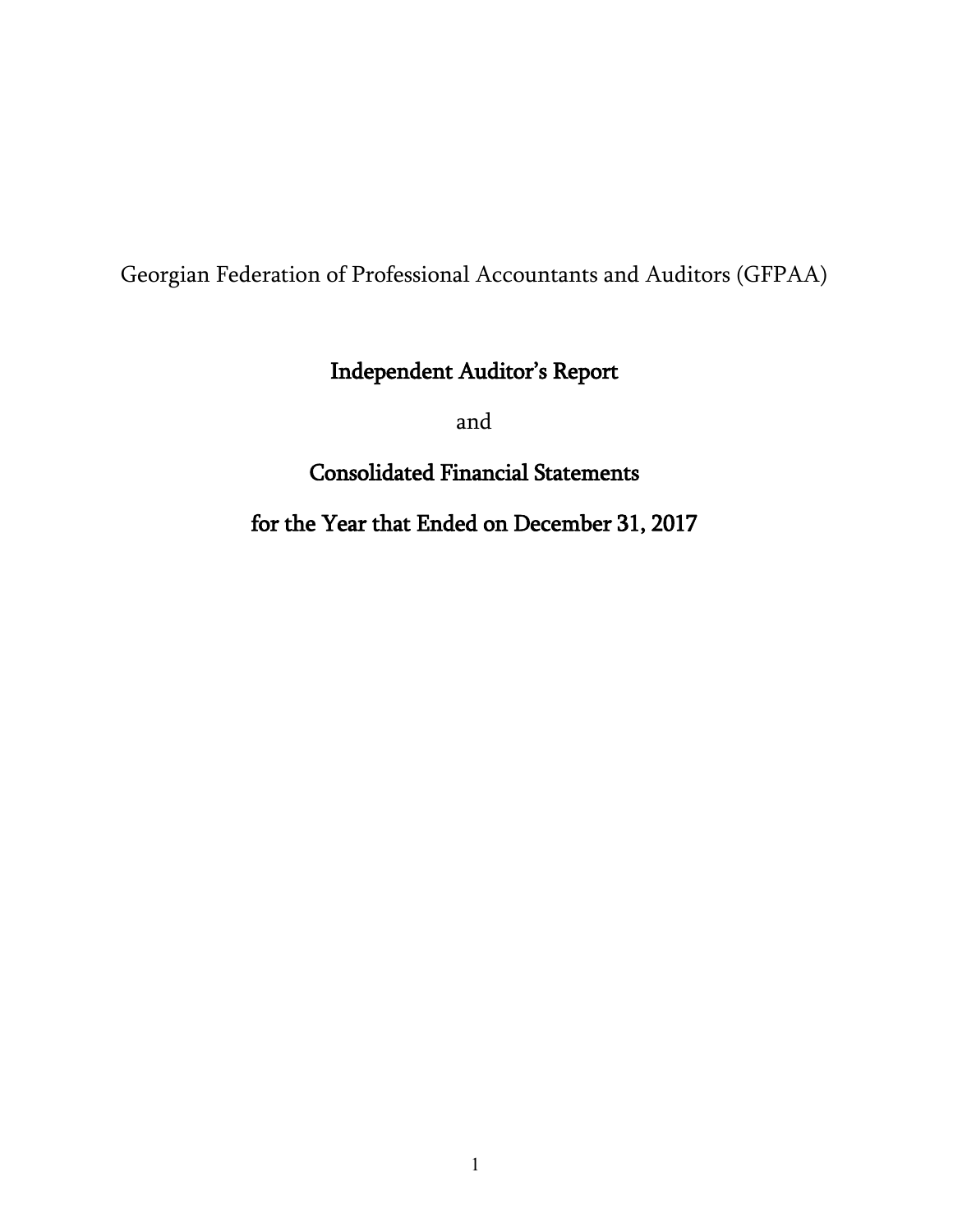| Contents       |                                                                                          |      |  |  |  |  |
|----------------|------------------------------------------------------------------------------------------|------|--|--|--|--|
| $N^{\circ}$    | Table of Contents                                                                        | Page |  |  |  |  |
| $\mathbf{1}$   | Auditor's Report                                                                         | 3    |  |  |  |  |
| $\overline{2}$ | Consolidated Comprehensive Income Statement                                              | 5    |  |  |  |  |
| $\overline{3}$ | Consolidated Statement of Financial Position                                             |      |  |  |  |  |
| $\overline{4}$ | <b>Consolidated Cash Flow Statement</b>                                                  |      |  |  |  |  |
| 5              | Statement of Changes in Equity                                                           | 8    |  |  |  |  |
| 6              | Accounting Policy Used in Preparing Consolidated Financial Statements and<br>Disclosures | 9    |  |  |  |  |
|                |                                                                                          |      |  |  |  |  |
|                |                                                                                          |      |  |  |  |  |
|                |                                                                                          |      |  |  |  |  |
|                |                                                                                          |      |  |  |  |  |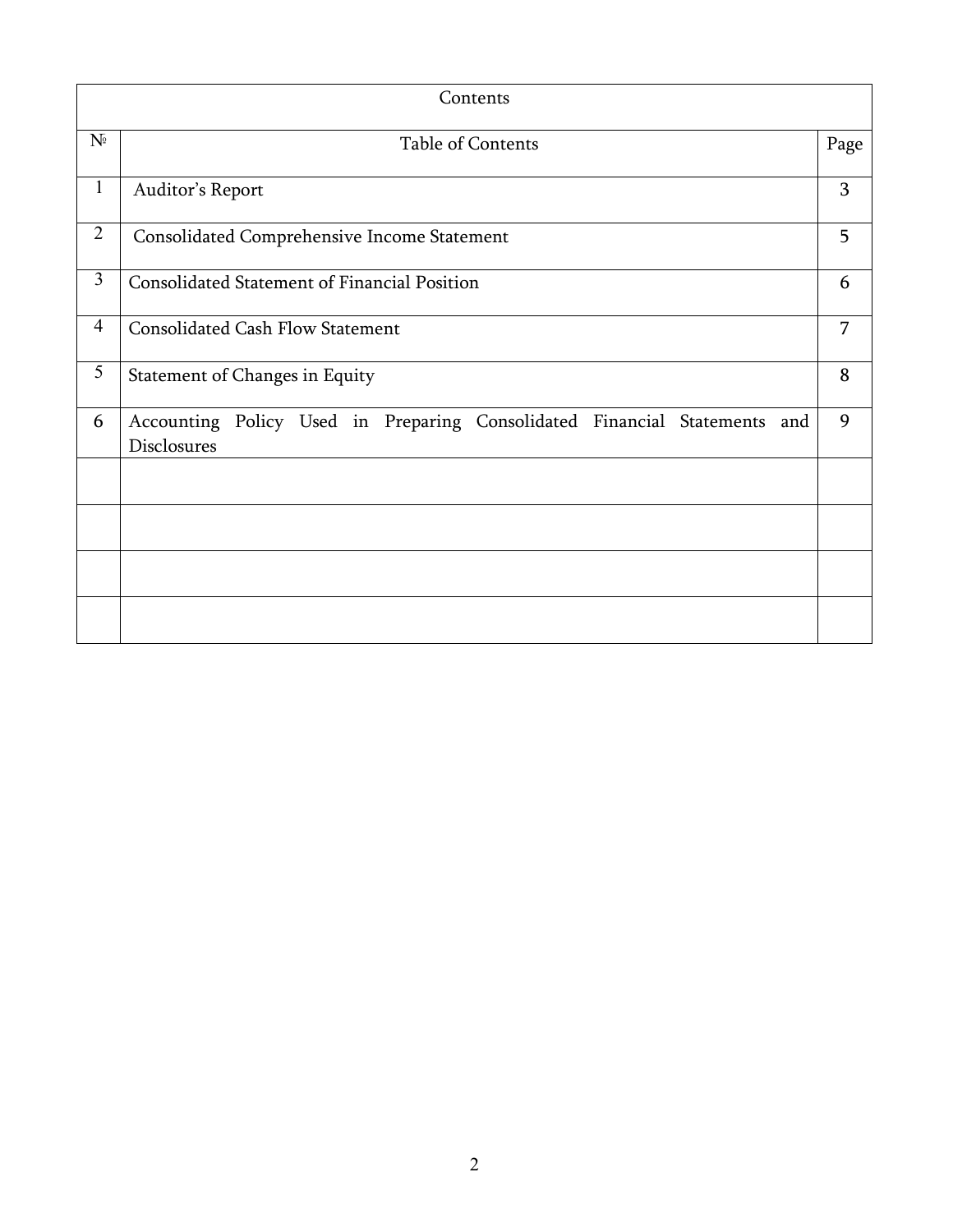## Intellect Audit Audit Company Independent Auditor"s Report

To the management of Georgian Federation of Professional Accountants and Auditors (GFPAA), NCLE

# Auditor"s Report on Consolidated Financial Statements Opinion

We have audited the accompanying consolidated financial statements of Georgian Federation of Professional Accountants and Auditors (GFPAA), NCLE, which comprise statement of financial position as at December 31, 2017, and the comprehensive income statement, statement of changes in equity and cash flow statement for the year then ended, and a summary of significant accounting policies and other disclosures.

In our opinion, the consolidated financial statements present fairly, in all material respects, the financial position of Georgian Federation of Professional Accountants and Auditors (GFPAA), NCLE, as at December 31, 2017, and (of) its financial performance and its cash flows for the year then ended in accordance with International Financial Reporting Standards for Small and Medium Enterprises (IFRS of SMEs).

## Basis for Auditor"s Opinion

We conducted our audit in accordance with International Standards on Auditing (ISA). Our responsibilities as defined under the standards are described in detail in the section "Auditor"s Responsibility for the Audit of Financial Statement' of the Auditor's conclusion. We are independent from the Georgian Federation of Professional Accountants and Auditors in compliance with the Code of Ethics issued by International Ethics Standards Board for Accountants (IESBA) and those ethical norms, which are related to the audit of the financial statements conducted by us. Besides, we fulfilled other ethical obligations required by the norms and the Code of Ethics by IESBA. We believe that the audit evidence we have obtained is sufficient and appropriate to provide a basis for our audit opinion.

Management's and Persons' Charged with Governance Responsibility for the Financial Statements Management is responsible for preparation and fair presentation of the financial statements in accordance with with International Financial Reporting Standards for Small and Medium Enterprises (IFRS of SMEs), as well as for establishment of such internal control that it considers necessary for preparation of financial statements that are free from material misstatement, whether due to fraud or error

In preparing the financial statements, management is responsible for assessing the GFPAA's ability to continue as a going concern, disclosing, as applicable, matters related to going concern and using the going concern basis of accounting unless management either intends to liquidate the Company or to cease operations, or has no realistic alternative but to do so.

The persons charged with governance are responsible for overseeing the GFPAA"s financial reporting process.

## Auditor"s Responsibilities for the Audit of the Financial Statements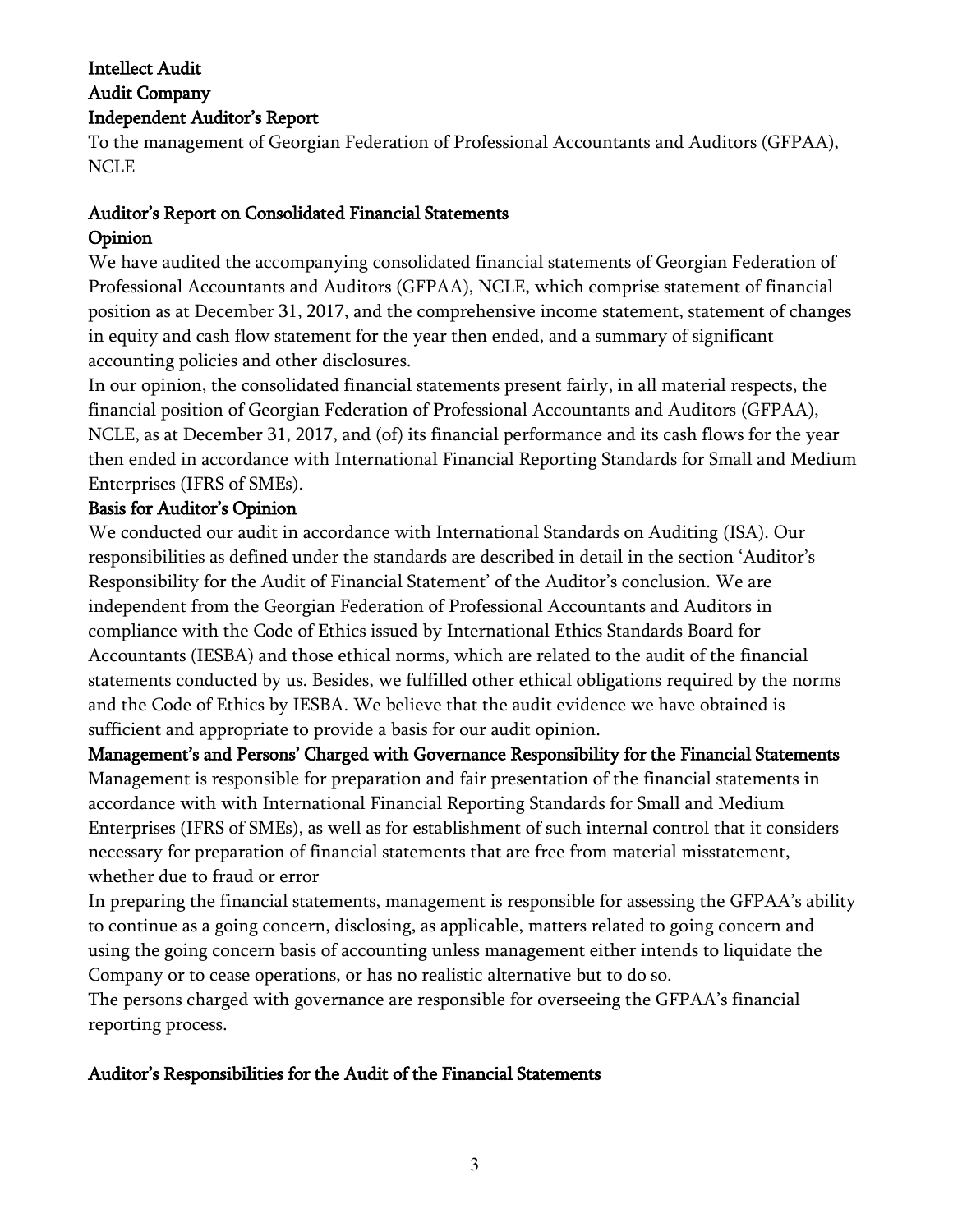Our objective is to obtain reasonable assurance about whether the consolidated financial statements are free from material misstatement whether due to fraud or error and to prepare auditor's report, which contains our opinion. The reasonable assurance represents high level assurance but it is not a guarantee that audit conducted in accordance with ISA will always reveal any such misstatement. The misstatements might be caused due to fraud or error and they are considered material if it is reasonably expected that they, together or separately, will have impact on the economic decisions of those users taken on the basis of these financial statements.

Lasha Vepkhvadze [signed] Engagement Partner 11/05/2018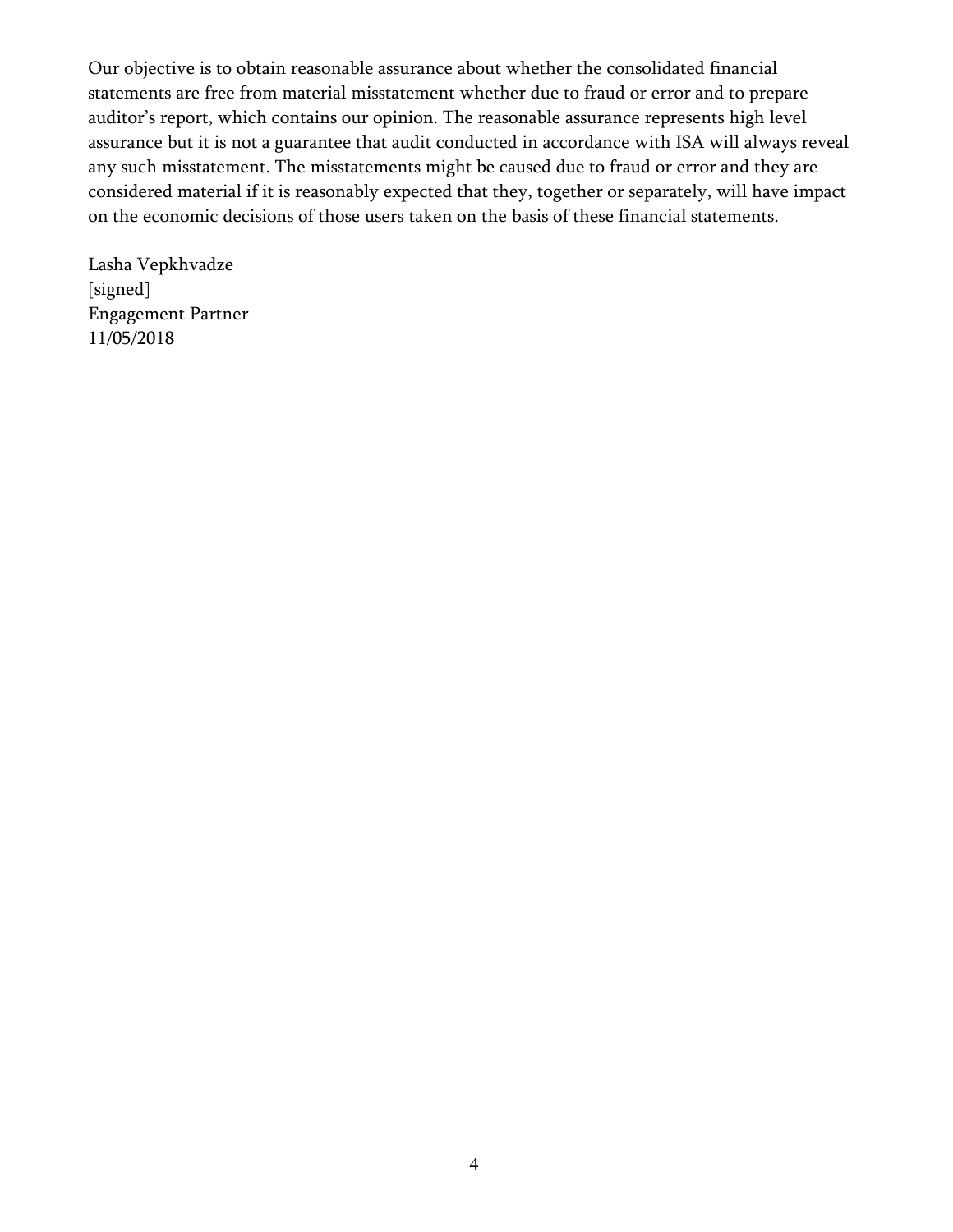## Consolidated Comprehensive Income Statement

for the year ended December 31, 2017 (GEL)

|                                              |    | 2017       | 2016       |
|----------------------------------------------|----|------------|------------|
| Revenue                                      | 1) | 1,430,178  | 1,200,760  |
| <b>Other Income</b>                          | 2) | 373,623    | 321,454    |
| Changes in Inventory and Work-in-progress    |    | (4,078)    | (31,891)   |
| Work Completed and Capitalized               |    |            |            |
| Purchase of Inventory                        |    | (96, 133)  | (90,097)   |
| Salary Expense                               |    | (893, 831) | (873, 418) |
| Depreciation and Amortization Expense        |    | (42, 120)  | (47, 639)  |
| <b>Purchased Service Expense</b>             |    | (335,309)  | (295, 282) |
| Foreign Exchange Difference Expense          |    | (675)      | (22, 383)  |
| Tax Expense                                  |    | (7,081)    | (7, 337)   |
| <b>Other Operating Expense</b>               | 3) | (221, 239) | (90, 150)  |
| <b>Profit-Loss from Operating Activities</b> |    | 203,335    | 64,017     |
| <b>Financial Costs</b>                       |    |            |            |
| <b>Profit-Loss Before Taxes</b>              |    | 203,335    | 64,017     |
| Profit Tax                                   |    | (1,729)    | 44,936     |
| Net Profit-Loss of the Reporting Period      |    | 201,606    | 108,953    |
| Share of parent company                      |    | 95,590     | 20,418     |
| Non-controlling share                        |    | 106,016    | 88,535     |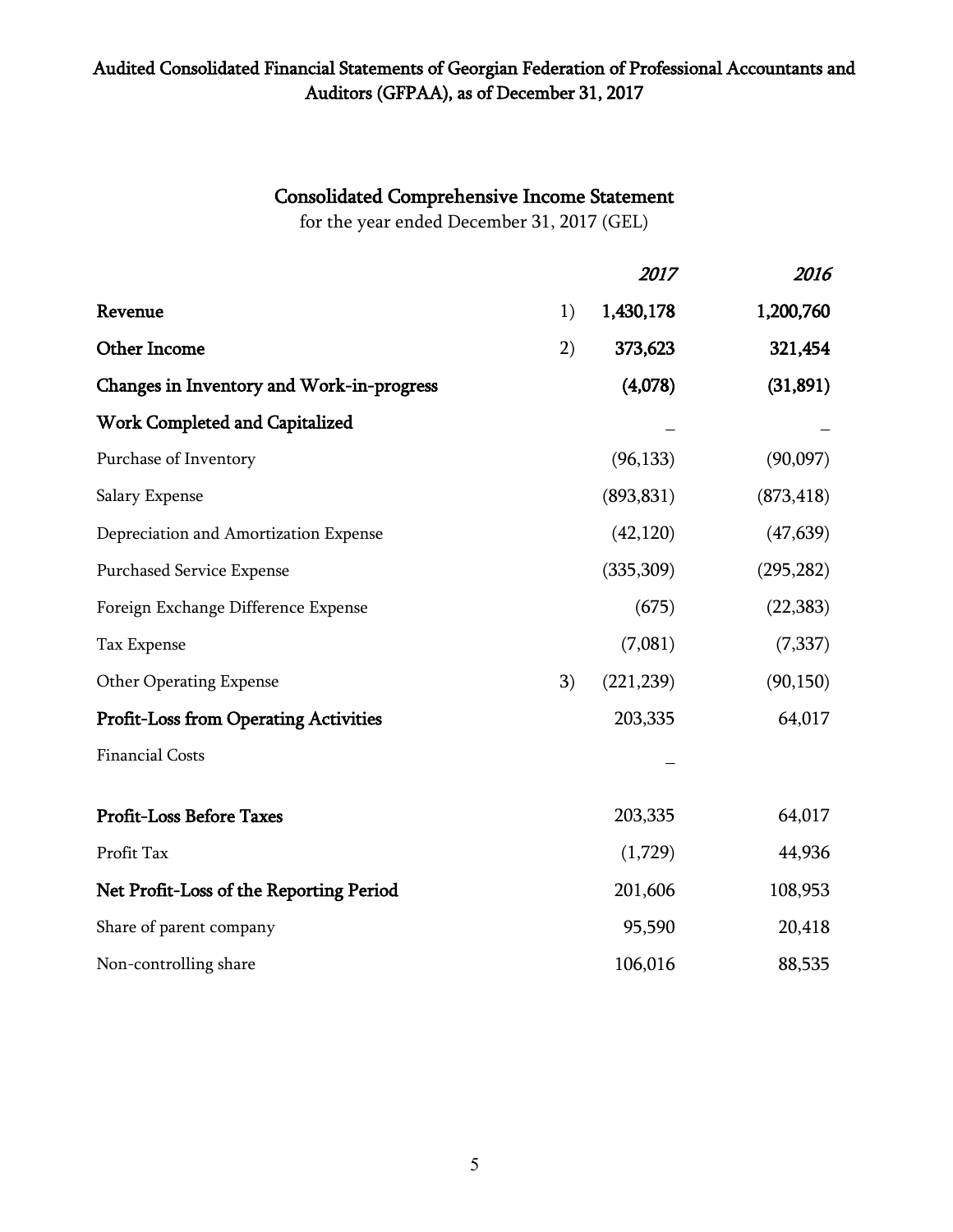# Consolidated Statement of Financial Position

# as of December 31, 2017 (GEL)

| Assets                               |     |           | 31.12.2017 |           | 31.12.2016 |
|--------------------------------------|-----|-----------|------------|-----------|------------|
| <b>Non-Current Assets</b>            |     |           |            |           |            |
| Property, Plant and Equipment, Net   | 4)  | 685343    |            | 713169    |            |
| Intangible Assets                    | 5)  | 24225     |            | 30562     |            |
| Deferred Tax Asset                   |     | 42582     |            | 40088     |            |
| Investments in Other Entities        |     | 400       |            | 400       |            |
| <b>Total Non-Current Assets</b>      |     |           | 752550     |           | 784219     |
| <b>Current Assets</b>                |     |           |            |           |            |
| Inventory                            | 6)  | 69838     |            | 73915     |            |
| Receivables and Prepayments          | 7)  | 249312    |            | 384978    |            |
| Cash and Cash Equivalents            | 8)  | 1076662   |            | 839811    |            |
| <b>Total Current Assets</b>          |     |           | 1395812    |           | 1298704    |
| <b>Total Assets</b>                  |     |           | 2148362    |           | 2082923    |
| <b>Equity and Liabilities</b>        |     |           |            |           |            |
| <b>Capital and Reserves</b>          |     |           |            |           |            |
| GFPAA Development Fund               |     | 1,454,866 |            | 1,434,797 |            |
| <b>Retained Earnings</b>             |     | 112,016   |            | 36,495    |            |
| Non-controlling share                |     | 415,799   |            | 397,982   |            |
| <b>Total Capital and Reserves</b>    |     |           | 1,982,681  |           | 1,869,274  |
| Non-current Liabilities              |     |           |            |           |            |
| Deferred Income Tax                  |     | 4905      |            | 5925      |            |
| Deferred Income                      | 9)  | 38410     |            | 47559     |            |
| <b>Total Non-current Liabilities</b> |     |           | 43315      |           | 53484      |
| <b>Current Liabilities</b>           |     |           |            |           |            |
| Trade and Other Payables             | 10) | 113023    |            | 139864    |            |
| Tax Liabilities                      | 11) | 9343      |            | 20301     |            |
| <b>Total Current Liabilities</b>     |     |           | 122366     |           | 160165     |
| <b>Total Equity and Liabilities</b>  |     |           | 2148362    |           | 2082923    |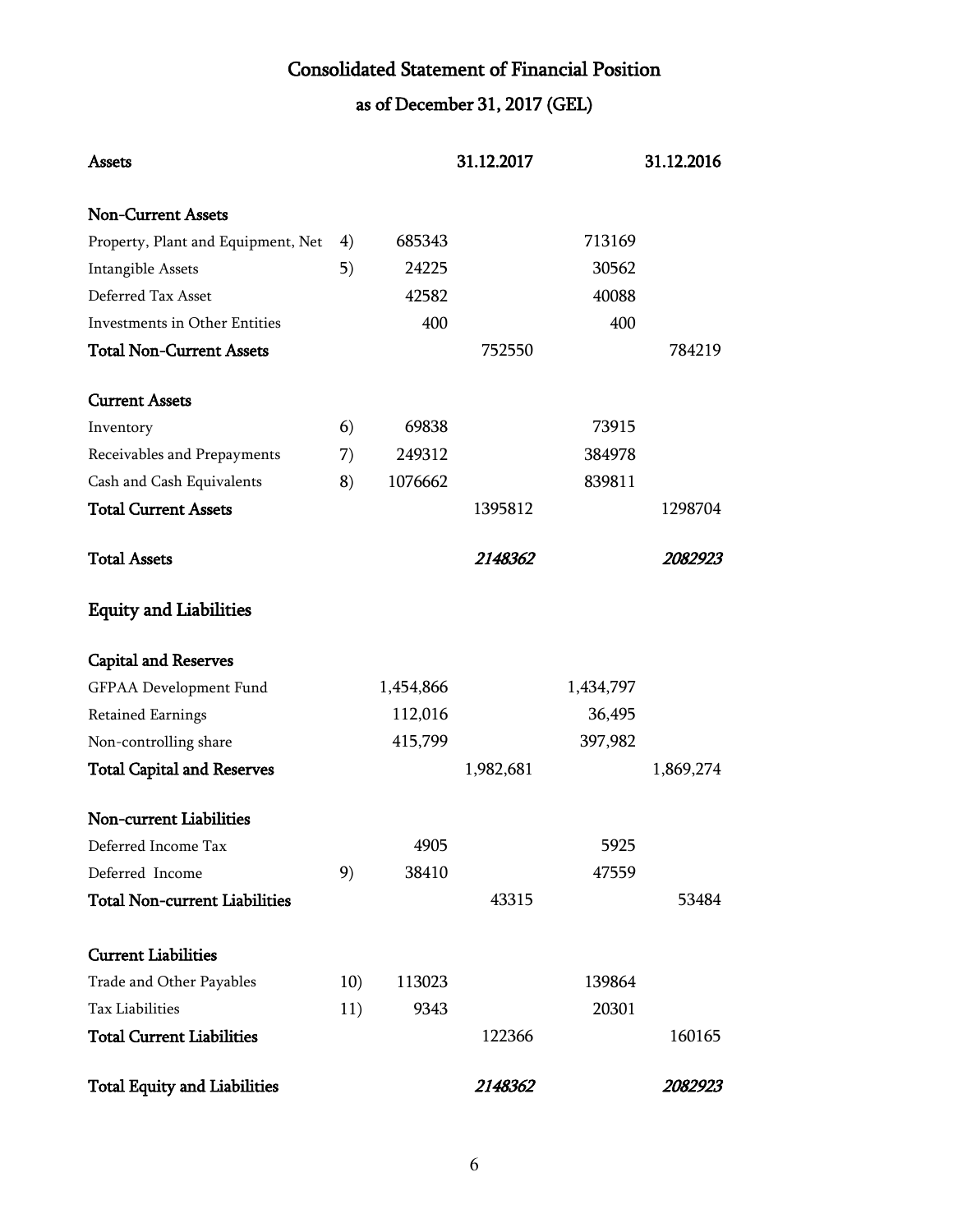# Consolidated Cash Flow Statement

for the Year Ended on December 31, 2017 (GEL)

|                                                                       | 2017        |         | 2016        |         |      |
|-----------------------------------------------------------------------|-------------|---------|-------------|---------|------|
| <b>Cash Flows from Operating Activities</b>                           |             |         |             |         |      |
| Cash receipts from customers                                          | 1707332     |         | 1421603     |         | 12)  |
| Membership fees                                                       | 164828      |         | 130133      |         |      |
| Dividends issued                                                      | (83790)     |         | (80066)     |         |      |
| Other operating income                                                | 108773      |         | 73977       |         |      |
| Exchange rate difference                                              | 6           |         | (20178)     |         |      |
| Cash paid to suppliers                                                | (139433)    |         | (142966)    |         |      |
| Salaries paid                                                         | (767017)    |         | (738821)    |         |      |
| Membership fees paid                                                  | (13527)     |         | (12087)     |         | 13)  |
| Payment of administrative and other non-operating<br>expenses         | (281003)    |         | (299976)    |         | (14) |
| Taxes paid                                                            | (447711)    |         | (400872)    |         | 15)  |
| Net cash from operating activities                                    |             | 248458  |             | (69253) |      |
| Cash flows from investing activities                                  |             |         |             |         |      |
| Proceeds from disposal of non-current assets                          | $\mathbf 0$ |         | $\mathbf 0$ |         |      |
| Purchase of property, plant and equipment                             | (11607)     |         | (16439)     |         |      |
| Net cash flows from investing activities                              |             | (11607) |             | (16439) |      |
| Net increase in cash and cash equivalents                             |             | 236851  |             | (85692) |      |
| Cash and cash equivalents at the beginning of the<br>reporting period |             | 839811  |             | 925503  |      |
| Cash and cash equivalents at the end of the reporting<br>period       |             | 1076662 |             | 839811  |      |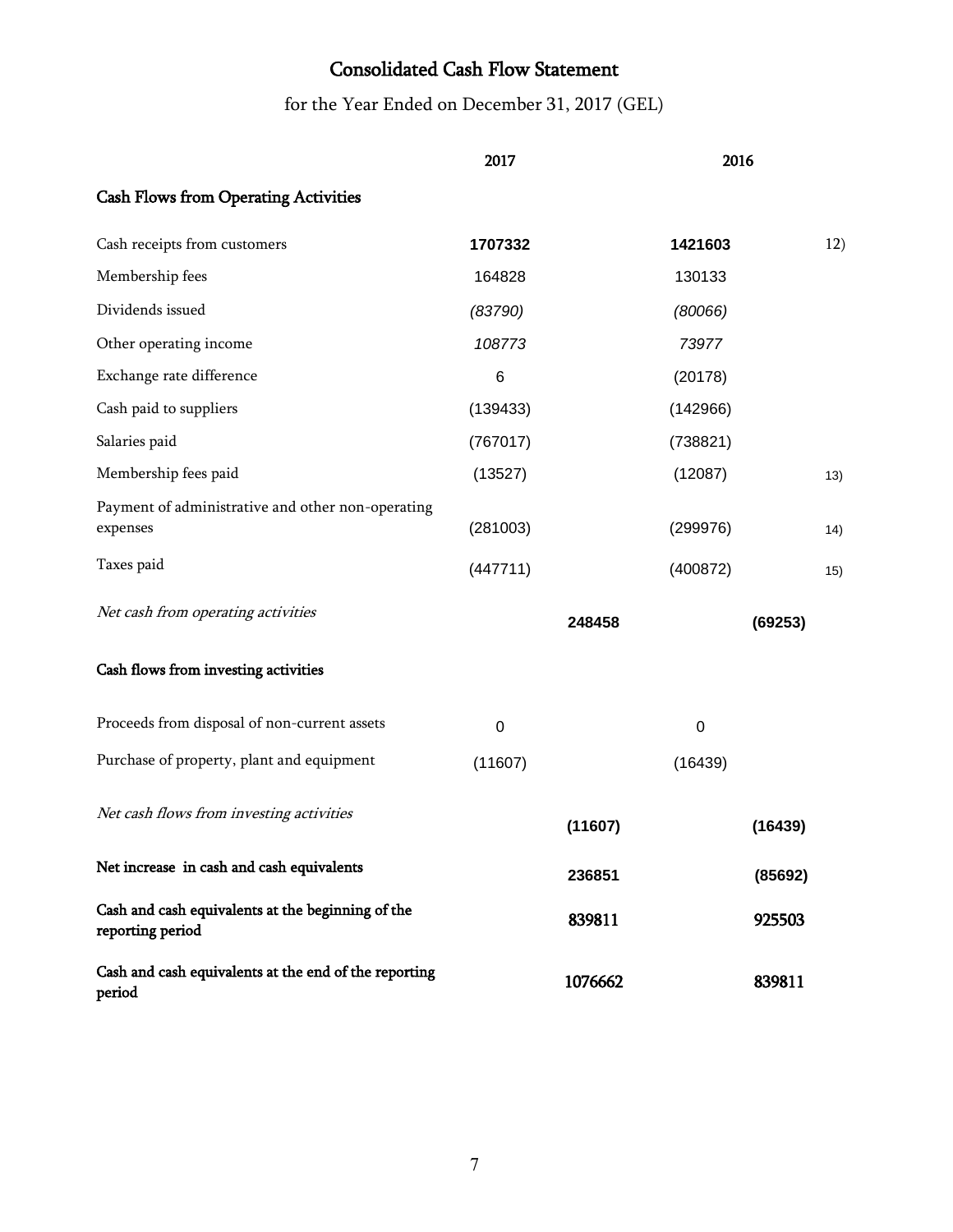# Statement of Changes in Equity

for the Year Ended on December 31, 2017 (GEL)

|                                | <b>GFPAA</b><br>Development<br>Fund | Non-controlling share | Total   |
|--------------------------------|-------------------------------------|-----------------------|---------|
| <b>Balance at 31.12.2015</b>   | 1450874                             | 393727                | 1844601 |
| Current period net profit-loss | 20419                               | 88535                 | 108954  |
| Dividends issued               | $\mathcal O$                        | (84280)               | (84280) |
| <b>Balance at 31.12.2016</b>   | 1471293                             | 397982                | 1869274 |
| Current period net profit-loss | 95590                               | 106016                | 201606  |
| Dividends issued               | 0                                   | (88200)               | (88200) |
| Balance at 31.12.2017          | 1566882                             | 415799                | 1982681 |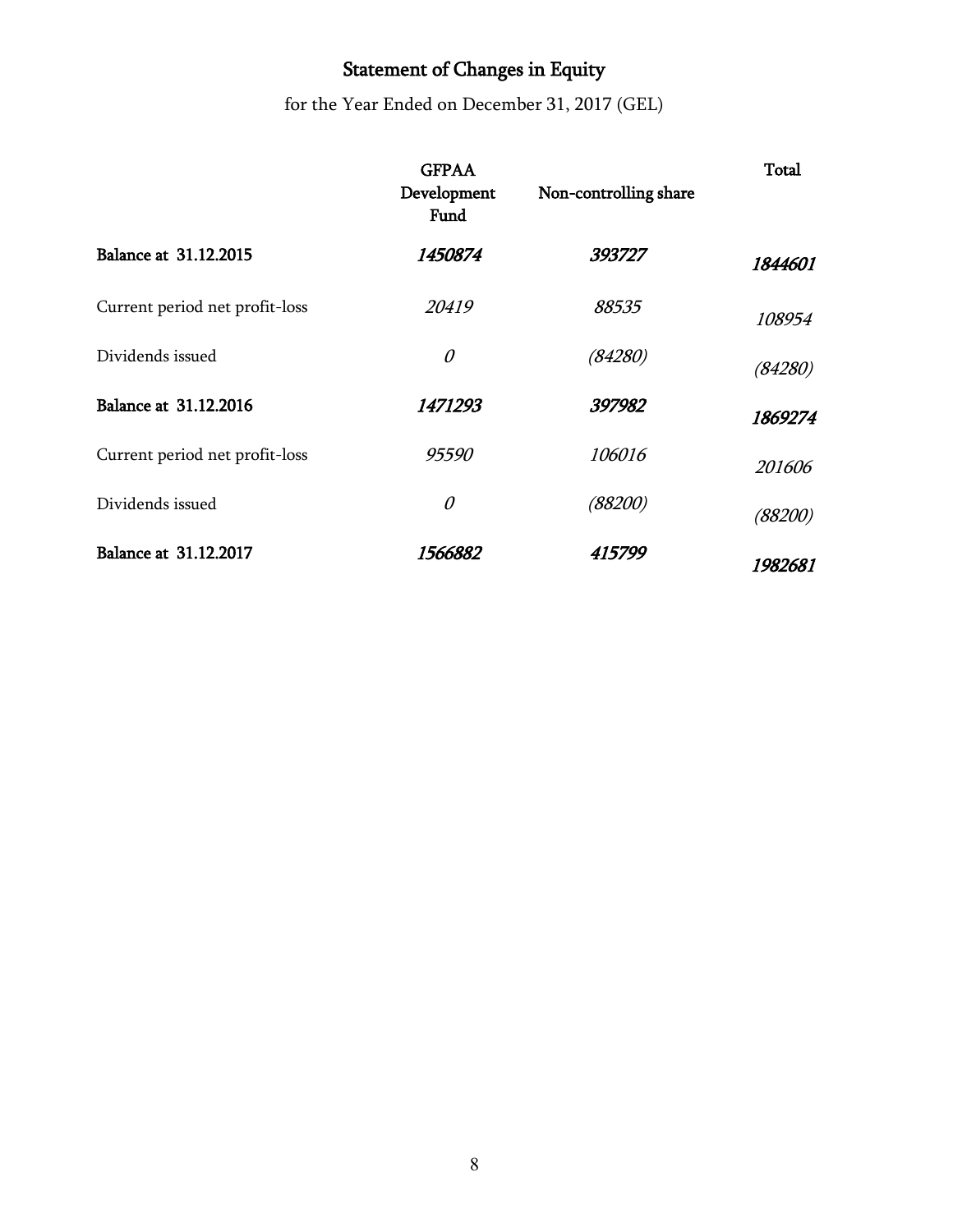# Accounting Policy Used in Preparing Consolidated Financial Statements and Disclosures for the Year Ended on December 31, 2017

## 1. Background

According to the Georgian legislation Georgian Federation of Accountants and Auditors (GFPAA) represents membership based professional organization (registered union). Legal address and location of the GFPAA is 61 Tsereteli Avenue, Tbilisi, Georgia. Activities of the GFPAA are mainly related to training, re-training, professional certification and continuous education of accountants and auditors. This consolidated financial statements represents Annual Consolidated Financial Statements of GFPAA and its subsidiary LTD Institute of Professional Accountants. The institute carries out educational activities.

Economic activities of the GFPAA are mainly related to training, re-training, professional certification and continuous education of accountants and auditors.

GFPAA operates through headquarters of its subsidiary LTD Institute of Professional Accountants and the following regional and district branches:

- Ajara Autonomous Republic Branch;
- Imereti Regional Branch;
- Samegrelo-Zemo Svaneti Regional Branch;
- Kakheti Regional Branch;
- Rustavi District Branch
- Poti District Branch;
- Gori District Branch

GFPAA owns shares (20%) also of legal entity – LTD Accounting Magazine.

## 2. Basis for preparation of financial statements and accounting policy

This Consolidated Financial Statement is prepared in accordance with International Financial Reporting Standards issued by the Service for Accounting, Reporting and Auditing Supervision.

GFPAA applied IFRS for SMEs for the first time for preparation of 2017 Consolidated Financial Statements. GFPAA used simplified accounting standards for small entities approved by the Accounting Standards Commission of the Parliament of Georgia in previous periods. Respectively, Consolidated Financial Statements as of December 31, 2016 was not presented.

Georgian Lari is reporting currency. Quantitative data in the financial statements is rounded to the nearest one. The reporting period coincides with calendar year.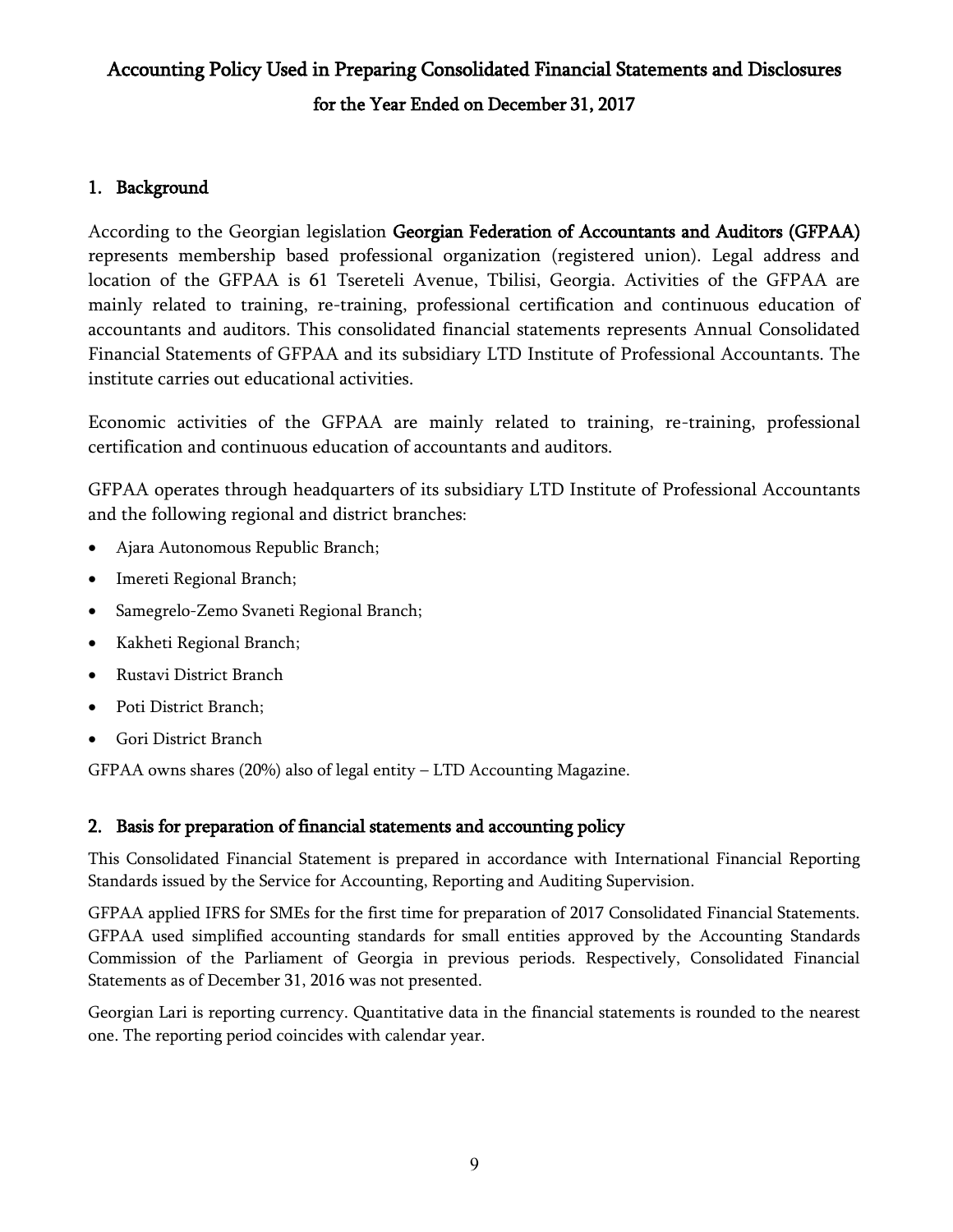#### Basis for Consolidation

The Consolidated Financial Statements includes Financial Statements of GFPAA and its subsidiary LTD Institute of Professional Accountants. It is prepared on the basis of going concern principle and accrual accounting. All intragroup transactions, balances, income and expenses are eliminated in the financial statements.

Information on the subsidiary of GFPAA:

| ## | Name                                            | Main Activity                           | Place of Registration<br>and Operations |            | Owned share/voting shares<br>(9/0) |
|----|-------------------------------------------------|-----------------------------------------|-----------------------------------------|------------|------------------------------------|
|    |                                                 |                                         |                                         | 31/12/2017 | 31/12/2016                         |
|    | LTD Institute of<br>Professional<br>Accountants | Training, re-training<br>of accountants | Georgia                                 | 51         | 51                                 |

### 3. Methods used in Preparation of the Financial Statements and Assessments

#### Consolidation Principle

The consolidated financial statement reflects financial information of the GFPAA group as a whole economic entity. In preparing the Consolidated Financial Statements:

- (a) Financial Statements of GFPAA and its subsidiary are unified item by item, by summing up similar assets, liabilities, and equity, income and expense items;
- (b) Balance of the investment by GFPAA in the subsidiary is eliminated as well as share of GFPAA in equity of its subsidiary;
- (c) Non-controlling share is assessed and reflected in the reporting period income or loss of the consolidated subsidiary, separately from GFPAA"s share;
- (d) Non-controlling share in net assets of the consolidated subsidiary is assessed and reflected separately from GFPAA's share.

#### Property, Plant and Equipment

Property, plant and equipment (PPP) is reflected in the balance at purchase cost, reduced by accumulated depreciation. Depreciation is calculated using straight-line depreciation method. Useful life of the property, plant and equipment is defined individually and varies from 2 to 10 years. Depreciation rate by the PPE groups are as follows:

| 11             | Group                  | Depreciation Rate % |
|----------------|------------------------|---------------------|
|                | Office equipment       | 20-30               |
| $\overline{2}$ | Furniture and fixtures | $25 - 50$           |
| 3              | Vehicles               | $10-15$             |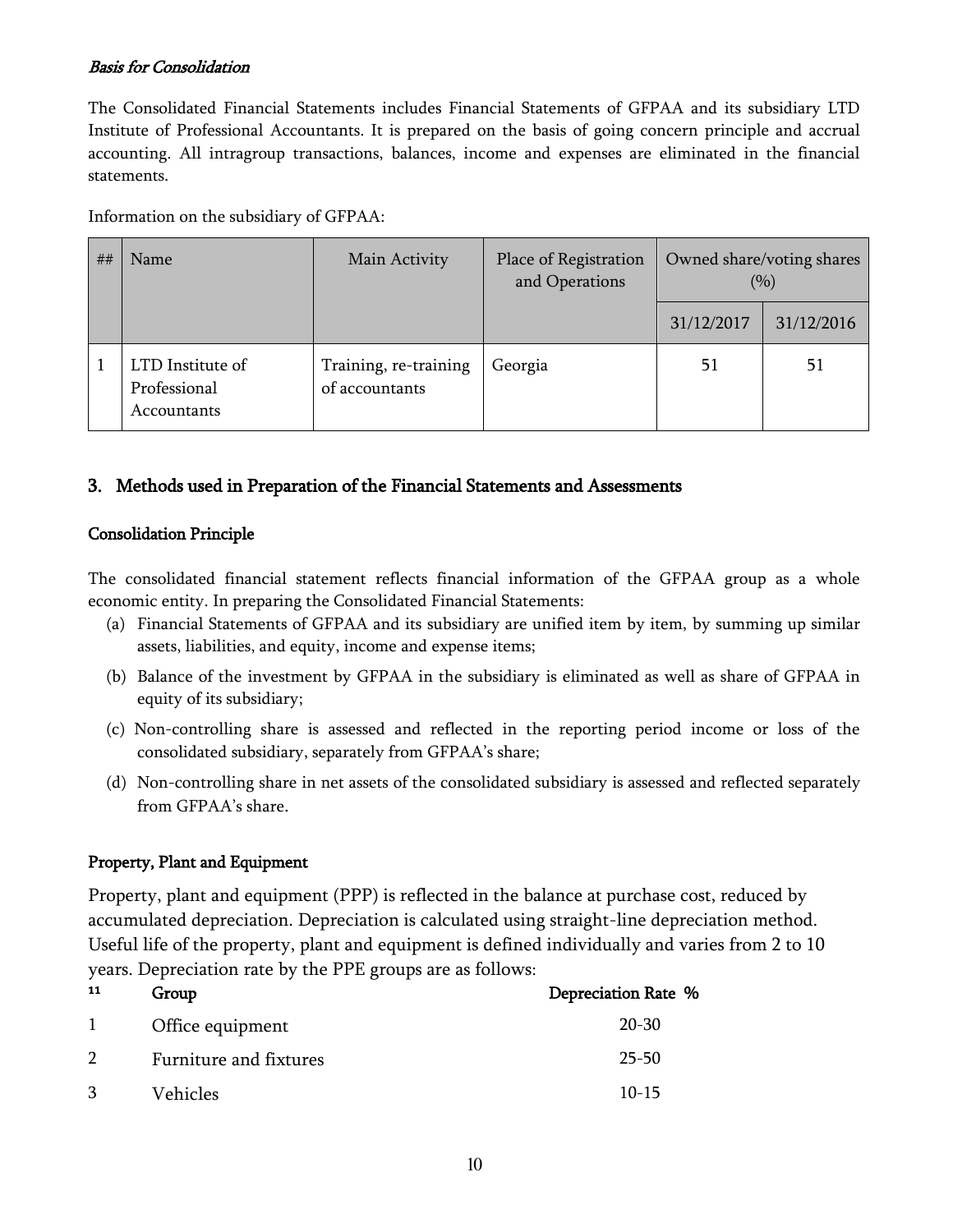Investments in other entities are reflected in the balance sheet at nominal cost.

#### Inventory

Inventory is reflected in the balance sheet at lower of the cost of purchase/production and net realization value at the balance sheet date. FIFO method was used in valuing the inventory.

#### Receivables and prepayments

Receivables and prepayments are carried at nominal value.

#### Cash and cash equivalents

Cash is carried at nominal value. Foreign currency denominated cash is translated into local currency using exchange rate at the balance sheet date.

#### Liabilities

Short term liabilities are carried at the amount, which is due within 12 months after the balance sheet date. Long term liabilities represent deferred income (which equals to the book value of assets received as grant or contributions).

#### Income

Income from sales is recognized when the risks are transferred. Income is reduced by discounts and returns. Such income as cash grant is reflected in income when it is used. Non-cash income received as assets is carried in the financial statements in line with their sale and depreciation. Membership fees are accrued as of the last day of the reporting period.

#### Expenses

Expenses related to the generation of income in the period are represented as expense items in the financial statements.

#### Investments in Associates

Investment in associate is accounted using cost model. Investments in associates is measured by accumulated impairment loss reduced by cost.

#### Income Tax

Income tax expense is sum of income tax payable during current period and deferred income tax. Current income tax payable is based on taxable profit.

Deferred tax is recognized with regard to the difference between carrying amount of assets and liabilities reflected in the financial statements and their respective tax base (so called temporary difference). Deferred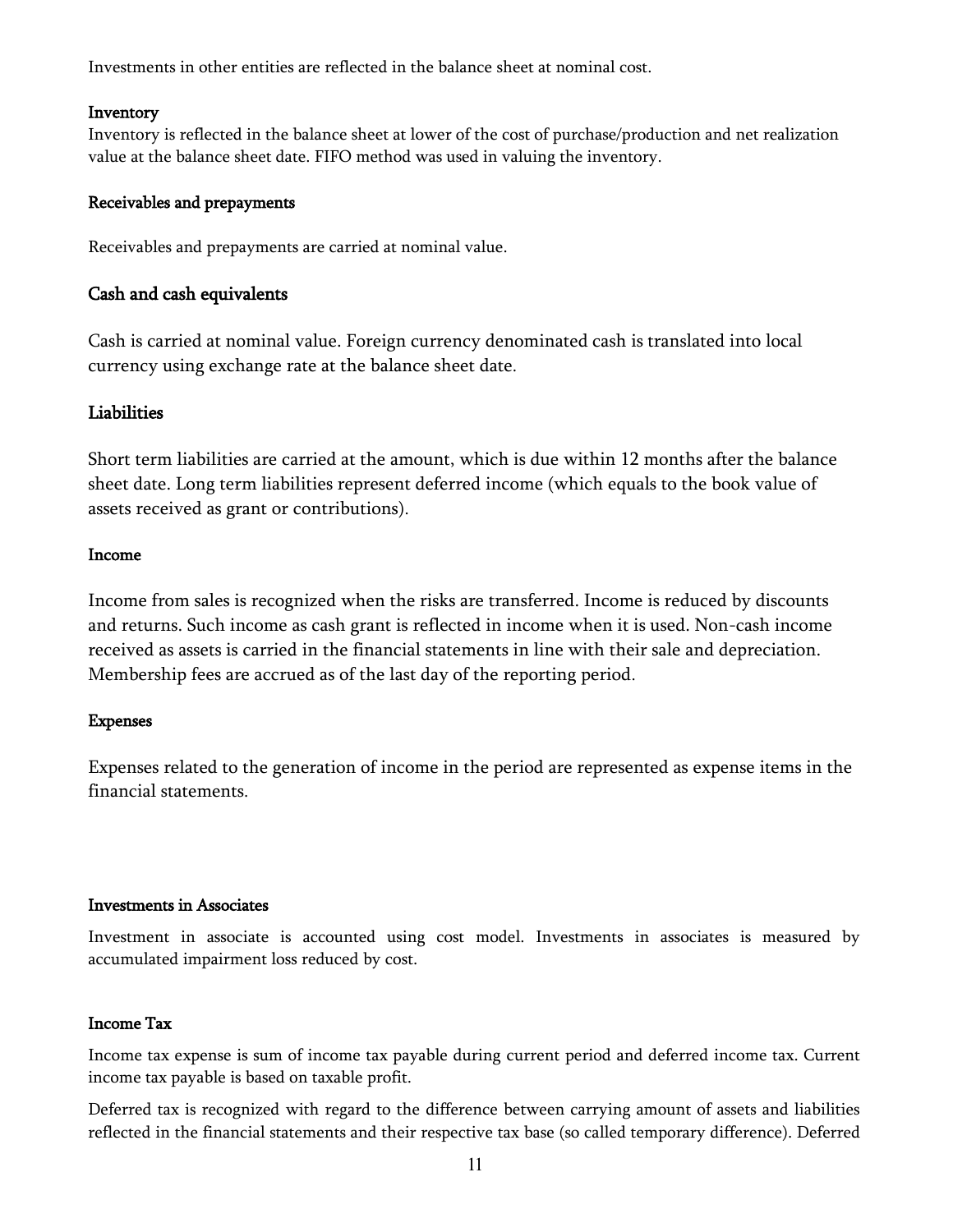tax liability is recognized for each temporary difference that is expected to increase future taxable profit. Deferred tax assets are recognized are recognized for each temporary difference that is expected to decrease future taxable profit and with regard to unused tax credit as well. Deferred tax assets are measured at maximum possible amount that is more likely to recover based on current taxable profit or future taxable profit.

Net carrying amount of deferred tax assets is reviewed for each reporting date and it is adjusted in order to reflect current assessment of future taxable profit. Any adjustment is recognized in profit or loss.

Deferred tax is calculated using the tax rates, which will probably apply to taxable profit (taxable loss) of the periods, when the entity expects to use deferred tax asset or to pay deferred tax liability and is valid or materially valid by the reporting date.

Accounting policy related to profit tax is applied in the consolidated financial statements only to the parent company as different approach is used for recognition of profit tax as expense with regard to the subsidiary. Profit tax of the subsidiary is recognized as expense when dividends are paid and settlements are made.

Adoption of IFRSs for SMEs has not caused material changes to the Consolidated Financial Statements, except those described in Note 16.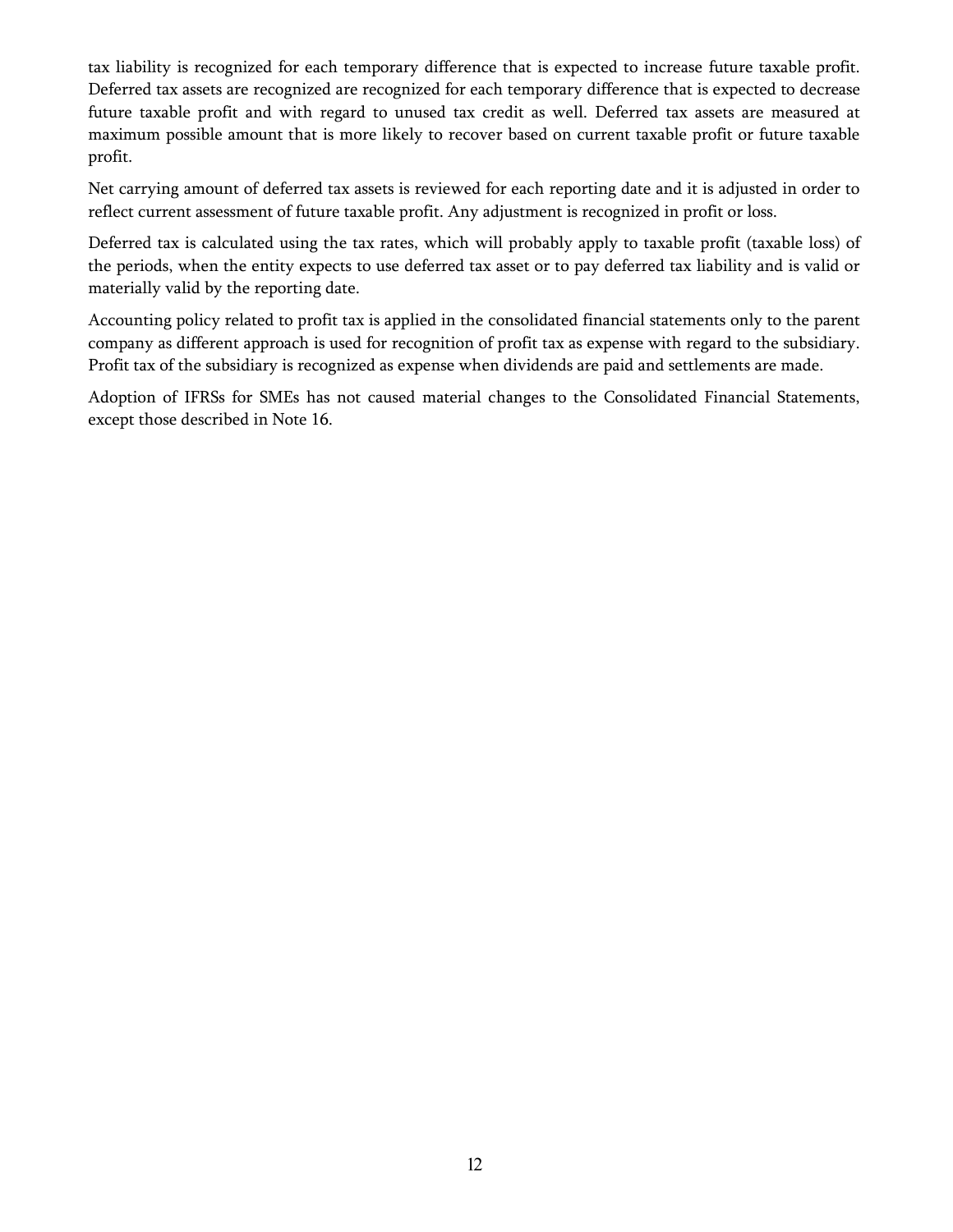#### 4. Annexes to Comprehensive Income Statement

#### 1. Revenue Note 1

Revenue received through selling of goods, services and works is broken down as follows:

Revenue

| Name                   | 2017    | 2016    |
|------------------------|---------|---------|
| Realization            | 121198  | 105445  |
| Teaching process       | 1081458 | 960985  |
| Other operating income | 227522  | 134330  |
| <b>Total Revenue:</b>  | 1430178 | 1200760 |

Realization includes revenue from sale of goods as well as own produce. Teaching process revenue includes all revenues generated from all types of educational programs and examinations of GFPAA and LTD Institute of Professional Accountants.

#### 2. Other Income Note 2

Other income includes income received from various sources. They are broken down as follows:

#### 3. Other Operating Income

| Name                                                                          | 2017     | 2016             |
|-------------------------------------------------------------------------------|----------|------------------|
| Membership fee of corporate members                                           | 94350    | 131080           |
| Membership fee of physical entities                                           | 142473   | 108184           |
| Membership initiation fee                                                     | 4185     | 3740             |
| Dividend                                                                      | $\theta$ | 263              |
| Interest Income                                                               | 77033    | 75048            |
| Contributions and income from realization of books purchased by and<br>grants | 3583     | $\boldsymbol{0}$ |
| Contributions and depreciation of property, plant and equipment               |          |                  |
| purchased by grants                                                           | 247      | $\theta$         |
| Non-claim income                                                              | 51746    | 1800             |
| Contributions                                                                 | 0        | 0                |
| Exchange rate difference                                                      | 6        | 1339             |
| Total other operating income:                                                 | 373623   | 321454           |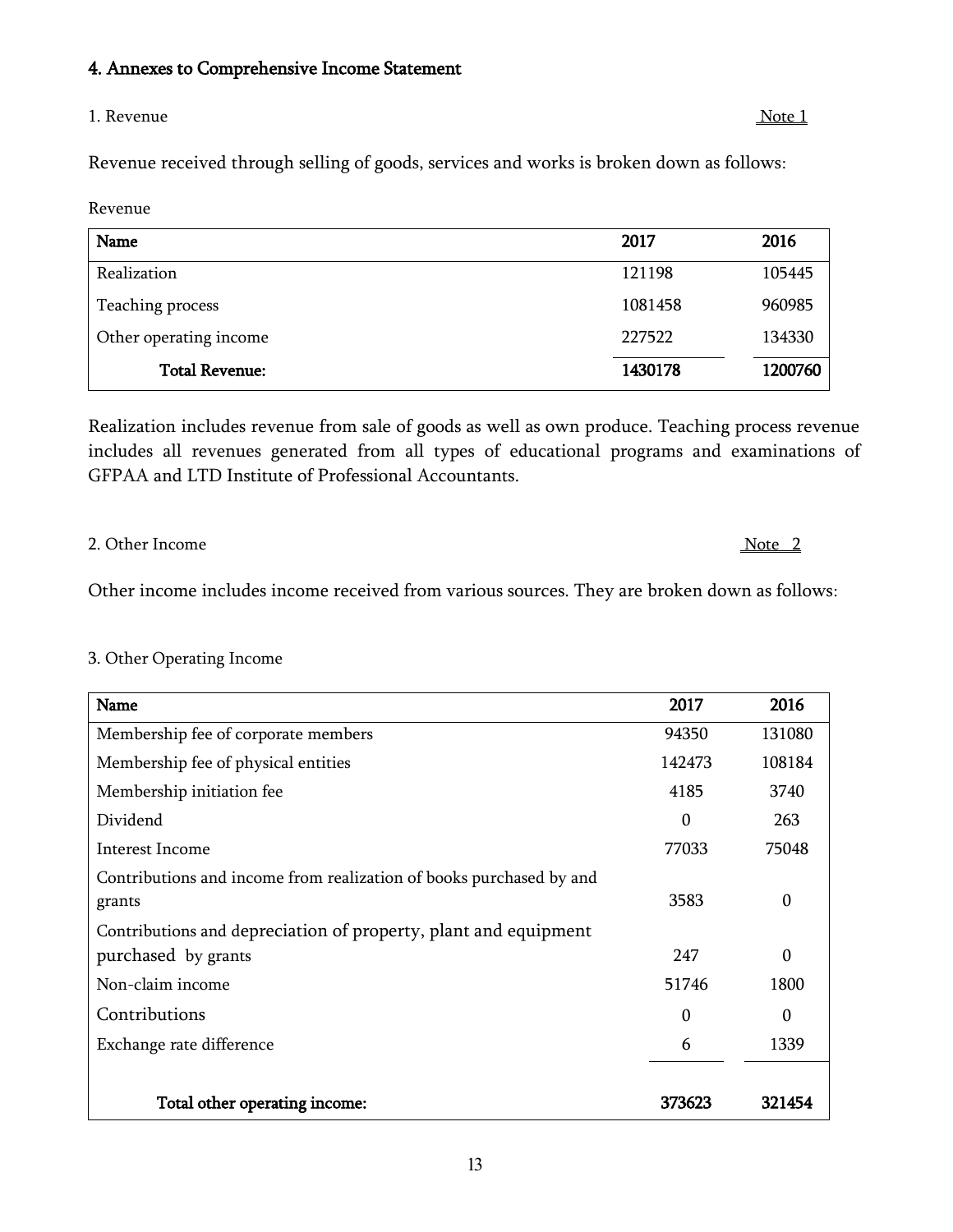## 4. Other Operating Expense Note 3

Other operating expenses includes expenses related to members and non-operating expenses.

Other Operating Expense

| Name                                                     | 2017   | 2016  |
|----------------------------------------------------------|--------|-------|
| Membership fee paid                                      | 13527  | 11983 |
| Written off membership fees                              | 175990 | 307   |
| Written off carrying amount of PPE                       | 1486   | 98    |
| Charity and assistance                                   | 4713   | 1743  |
| Bad debts                                                | 11143  | 6369  |
| Non-operating expenses                                   | 1100   | 1249  |
| Representational expenses                                | 638    | 2272  |
| Income tax paid on behalf of non-resident legal entities | 1128   | 4348  |
| Income tax on dividends received 5%                      | 4590   | 4399  |
| Members conference costs                                 | 6924   | 57382 |
|                                                          |        |       |
| Total other operating expenses                           | 221239 | 90150 |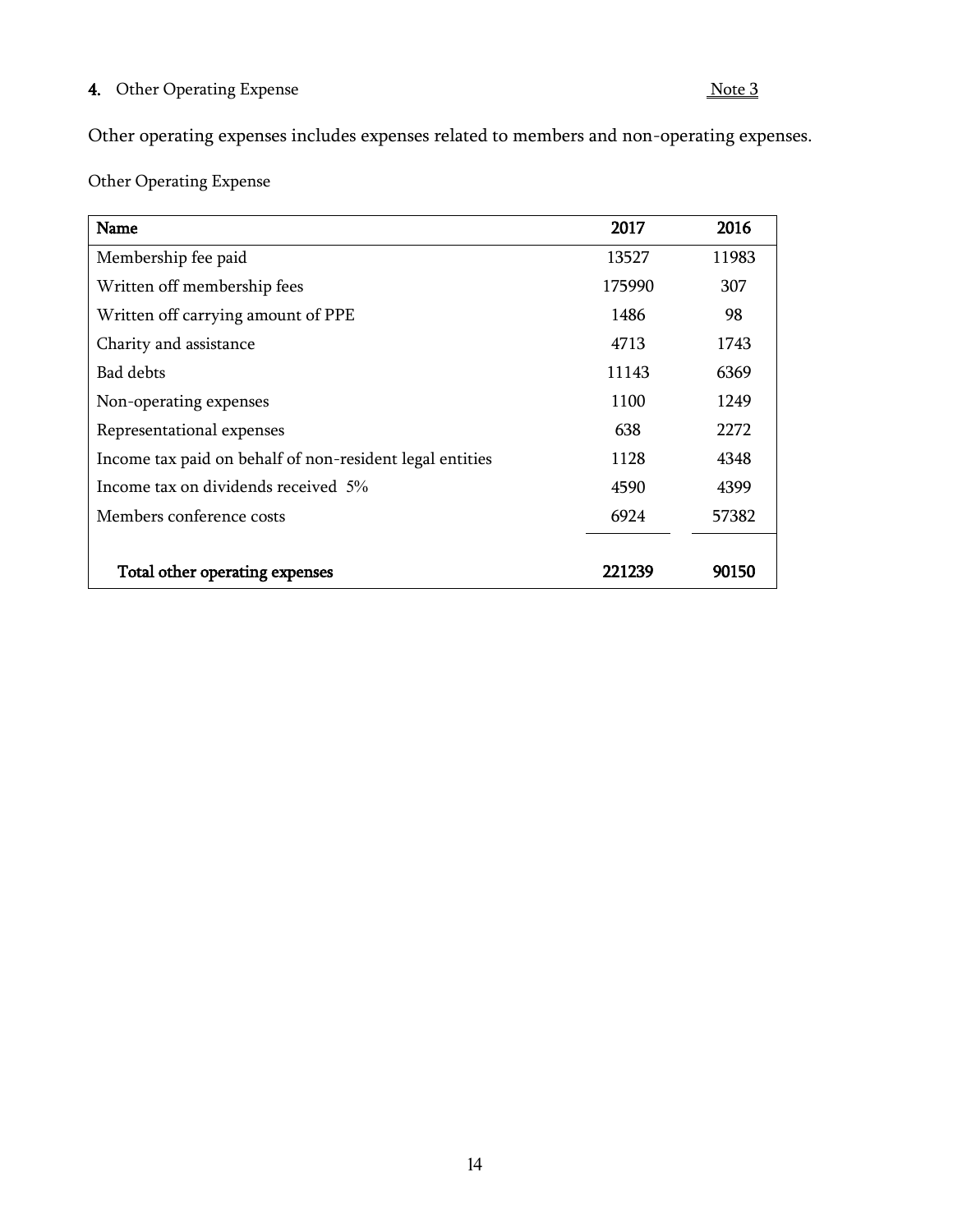# 5. Notes to the Balance Sheet

### Non-current Assets

1) Property, Plant and Equipment  $\frac{\text{Note 4}}{\text{1}}$ 

|                | Name                   | Balance  |                  |             |            |
|----------------|------------------------|----------|------------------|-------------|------------|
|                |                        | at       | Additions        | Disposals   | Balance at |
|                |                        | 31.12.17 |                  |             | 31.12.16   |
|                | <b>Purchase Cost</b>   |          |                  |             |            |
| $\mathbf{1}$   | Library                | 9284     | $\boldsymbol{0}$ | 698         | 9982       |
| 2              | Office equipment       | 175435   | 7161             | 24065       | 192339     |
| 3              | Furniture and fixtures | 149525   | 2281             | 4874        | 152118     |
| $\overline{4}$ | Vehicles               | 48,739   |                  |             | 48,739     |
| 5              | Buildings              | 662887   |                  |             | 662887     |
|                | <b>Total</b>           | 1045870  | 9442             | 29637       | 1066065    |
|                |                        |          |                  |             |            |
|                | Depreciation           | Balance  | Depreciation     | Depr.       |            |
|                |                        | at       | charged          | written off | Balance at |
|                |                        | 31.12.17 |                  |             | 31.12.16   |
| $\mathbf{1}$   | Library                | 2000     | 477              |             | 1523       |
| $\overline{2}$ | Office equipment       | 139774   | 15202            | 25211       | 149783     |
| 3              | Furniture and fixtures | 114368   | 8804             | 4685        | 110249     |
| $\overline{4}$ | Vehicles               | 30000    | 4,800            |             | 25200      |
| 5              | Buildings              | 74385    | 8244             |             | 66141      |
|                | Total                  | 360527   | 29283            | 29896       | 352896     |
|                | <b>Carrying Amount</b> | 685343   |                  |             | 713169     |

Depreciation of property, plant and equipment is charged using straight-line method, assets are reflected in the balance sheet at cost reduced by accumulated depreciation. Assets have not been tested on impairment.

|                | $\epsilon$ / intuitectore <i>thore</i> |                        |           | 100C      |                        |
|----------------|----------------------------------------|------------------------|-----------|-----------|------------------------|
|                | Name                                   | Balance at<br>31.12.17 | Additions | Disposals | Balance at<br>31.12.16 |
|                | Purchase cost                          |                        |           |           |                        |
|                | Accounting software 'Oris'             | 3746                   |           | 616       | 4362                   |
| $\overline{2}$ | Video lectures administration software | 5000                   |           |           | 5000                   |
| 3              | Video lectures                         | 23440                  |           |           | 23440                  |
| 4              | Software ICS                           | 4450                   |           |           | 4450                   |
| 5              | License of Strados Studio              | 6019                   |           |           | 6019                   |
|                | <b>Total</b>                           | 42655                  |           | 616-      | 43271                  |

# $2)$  Intangible Assets  $\frac{15}{5}$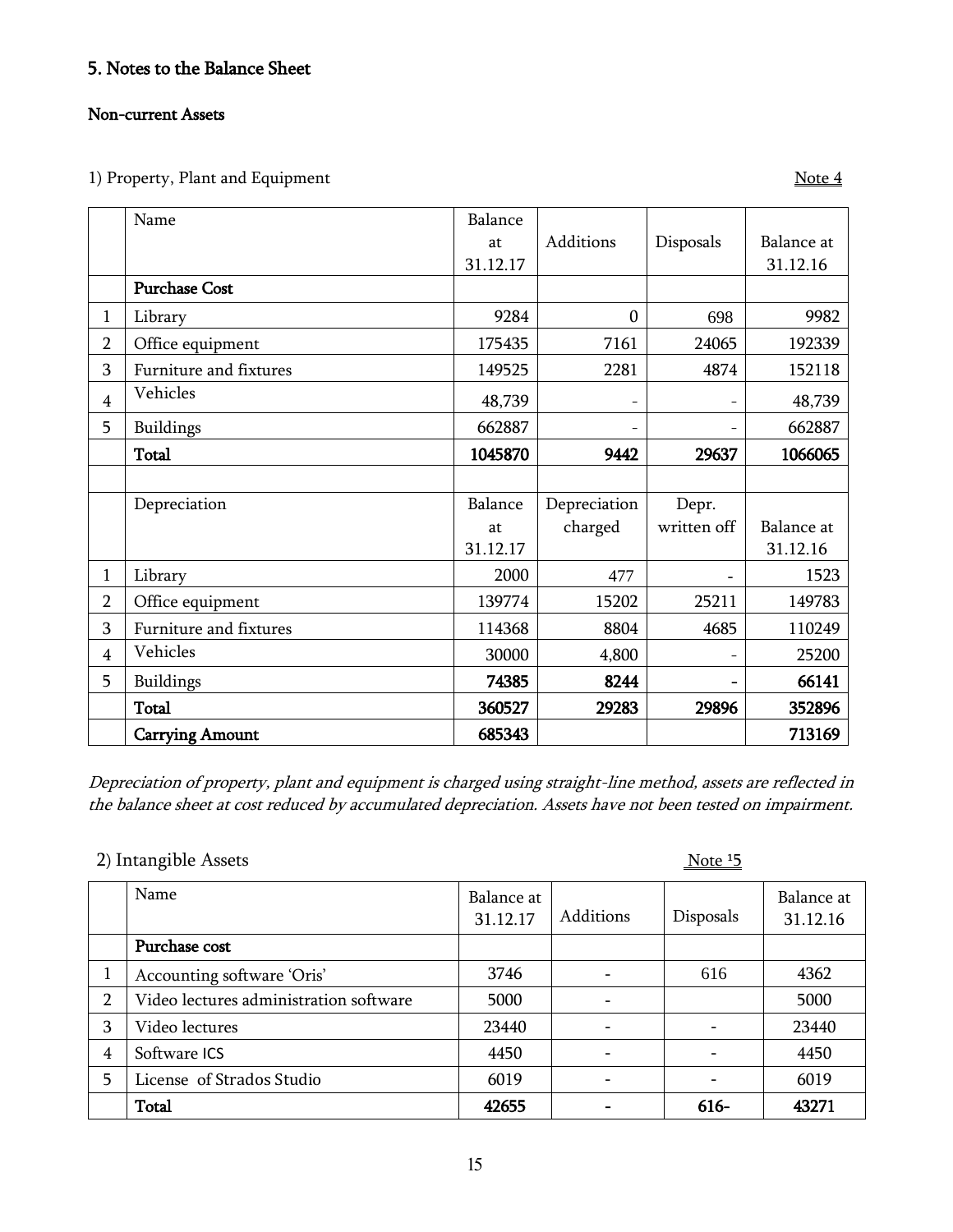|                | Amortization                           | Balance at | Amortization | Amortiz.    | Balance at |
|----------------|----------------------------------------|------------|--------------|-------------|------------|
|                |                                        | 31.12.17   | charged      | written off | 31.12.16   |
|                | Accounting software 'Oris'             | 2741       | 251          | 618         | 3108       |
| $\overline{2}$ | Video lectures administration software | 1499       | 500          |             | 999        |
| 3              | Video lectures                         | 9115       | 4693         |             | 4422       |
| $\overline{4}$ | Software ICS                           | 3080       | 230          |             | 2850       |
| 5              | License of Strados Studio              | 1995       | 665          |             | 1330       |
|                | <b>Total</b>                           | 18430      | 6339         | 618         | 12709      |
|                |                                        |            |              |             |            |
|                | <b>Carrying Amount</b>                 | 24225      |              |             | 30562      |

Amortization of intangible assets is charged using straight-line method, assets are carried in the balance sheet at cost reduced by accumulated amortization.

### **Current Assets** Note 6

Inventory consists of the following main groups:

### 1. Inventory

| Name                   |       | Amount |  |
|------------------------|-------|--------|--|
|                        | 2017  | 2016   |  |
| Goods, audit standards | 294   | 843    |  |
| Oris software          | 8584  | 1724   |  |
| Products, books        | 50685 | 69180  |  |
| Other inventory        | 10275 | 2168   |  |
|                        |       |        |  |
| Total Inventory:       | 69838 | 73915  |  |
|                        |       |        |  |

Books received as contribution and accounting software Oris make up the goods balance. Products balance includes – International Financial Reporting Standards, Quality Assurance and Audit Standards and ACCA textbooks, and other inventory consists of stationery and fuel balances of GFPAA and LTD Institute of Professional Accountants.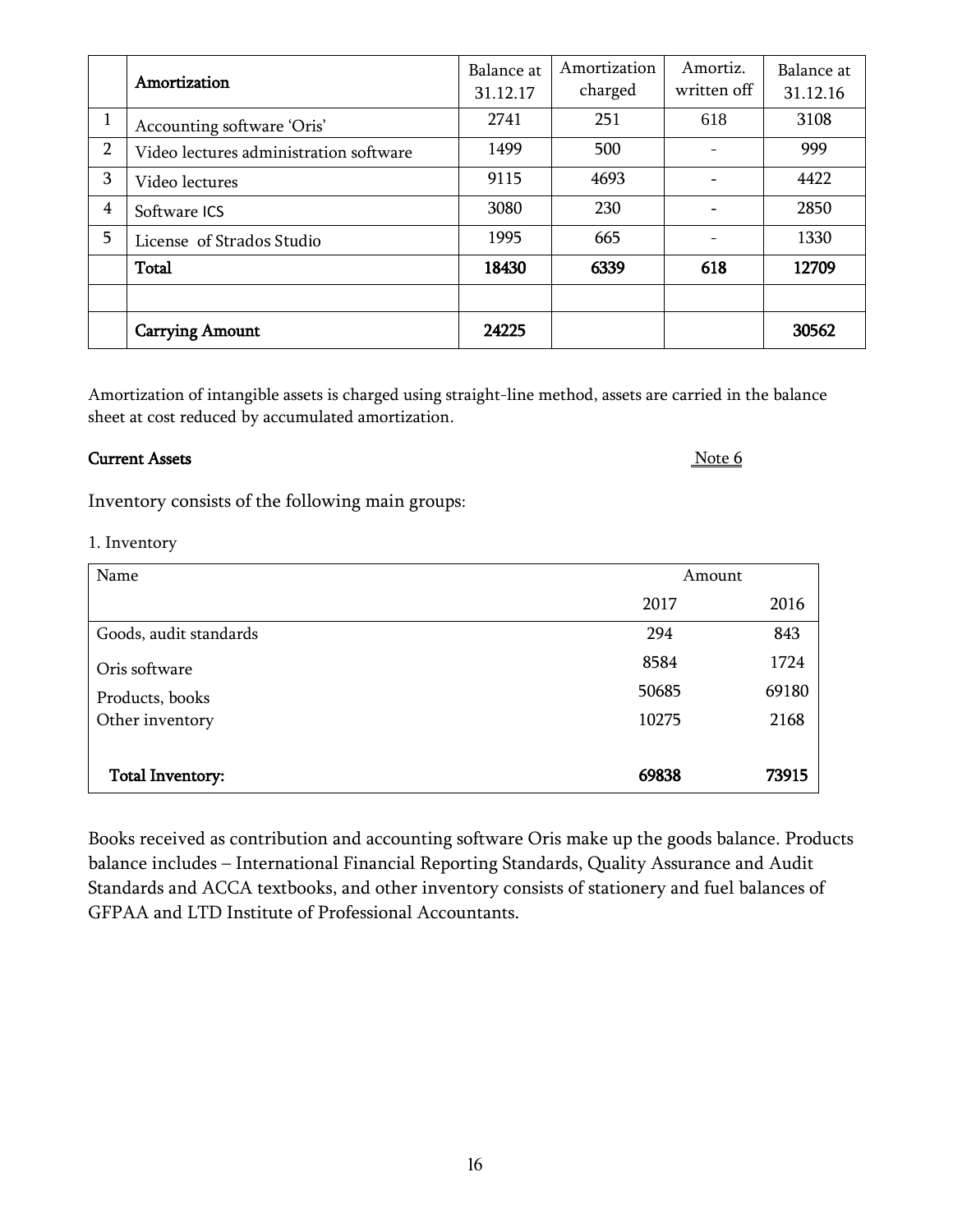#### 2. Receivables and prepayments  $\frac{\text{Note } 7}{\text{Note } 7}$

Accounts receivables is broken down as follows:

| Name                                                | 2017      | 2016     |
|-----------------------------------------------------|-----------|----------|
|                                                     |           |          |
| Receivables from supply and services                | 19761     | 38991    |
| Receivables from members                            | 356371    | 348894   |
| Adjustment of the doubtful receivables (membership) | $-180185$ | $-69013$ |
| Personnel receivables                               | 35        | 250      |
| Issued loan                                         | 37415     | 52894    |
| Prepayments to suppliers                            | 5399      | 7990     |
| Prepaid expenses                                    |           | 0        |
| Prepaid taxes                                       | 10516     | 4972     |
| <b>Total Receivables and Prepayments:</b>           | 249312    | 384978   |

3. Cash and cash equivalents  $\sqrt{8}$ 

Cash and cash equivalents of GFPAA and Institute of Professional Accountants are deposited in Georgia"s banks in national and foreign currencies in Tbilisi and at the locations of the branches. Its structure is as follows:

### Cash and cash equivalents

| Name                            | 2017    | 2016   |
|---------------------------------|---------|--------|
|                                 |         |        |
| Cash at hand                    | 941     | 55     |
| Local currency in bank          | 1075675 | 828807 |
| Foreign currency in bank        | 46      | 10949  |
| Total cash and cash equivalents | 1076662 | 839811 |

The practice of converting cash to foreign currency is used in order to avoid expected loss due to local currency devaluation.

### Deferred Income Note 9

Deferred income includes the following future incomes:

Deferred Income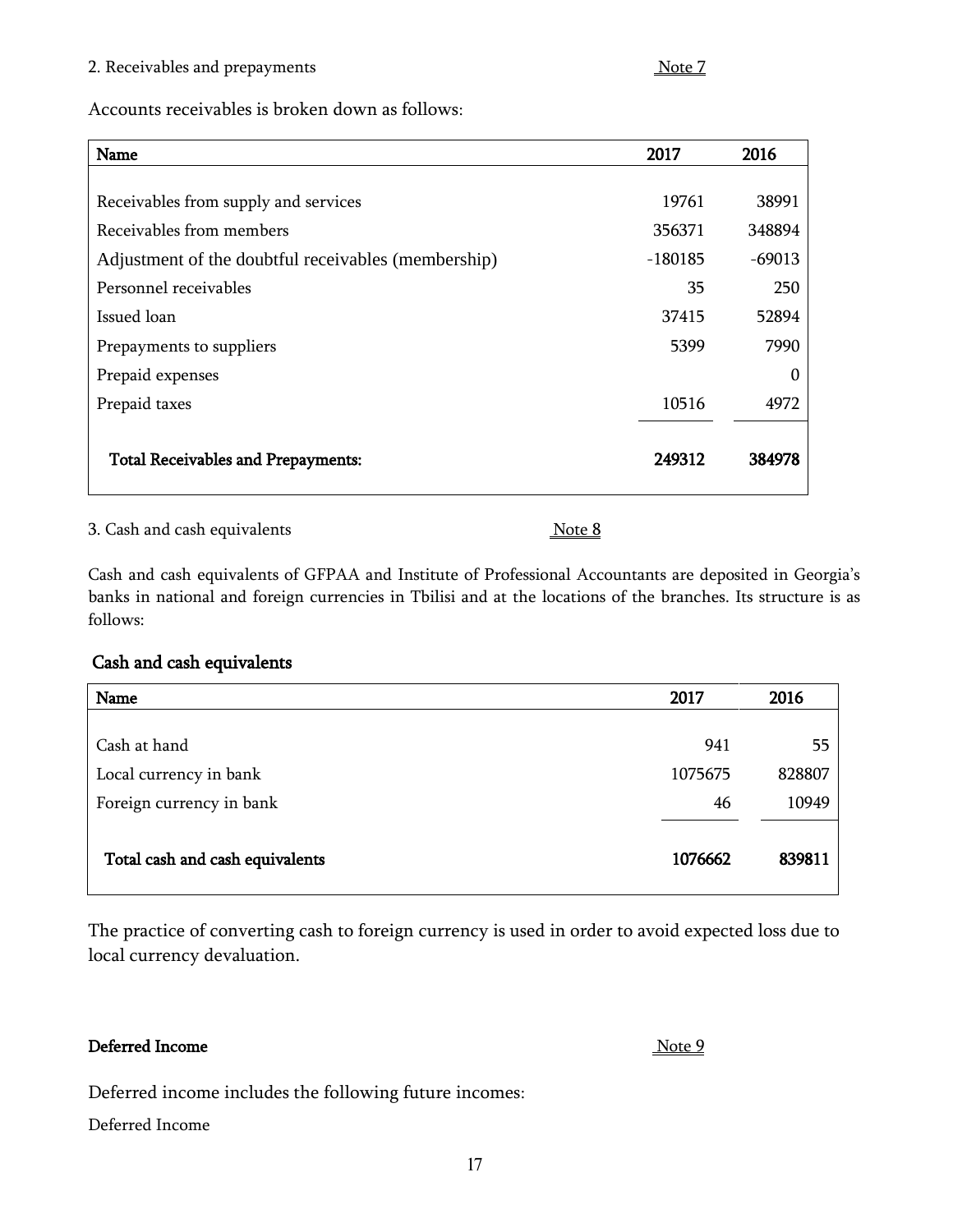| Name                                               | 2017  | 2016  |
|----------------------------------------------------|-------|-------|
| Financial income of next year                      | 38410 | 43729 |
| Property, Plant and Equipment purchased with grant |       | 19    |
| Contributed books                                  |       | 615   |
| Contributed Property, Plant and                    |       |       |
| Equipment                                          |       | 229   |
| Books published using grant money                  |       | 2967  |
|                                                    |       |       |
|                                                    | 38410 | 47559 |
|                                                    |       |       |

Property, Plant and Equipment purchased by grants and contributed will be recognized in future with consideration of depreciation charge, and contributed books and books published using grants – at cost of sold products.

| Trade and other liabilities | Note 10 |
|-----------------------------|---------|
|-----------------------------|---------|

Trade and other liabilities are broken down as follows:

| Name                                           | 2017   | 2016   |
|------------------------------------------------|--------|--------|
|                                                |        |        |
| Liabilities for supplies and services received | 7153   | 14409  |
| Advances received                              | 97967  | 121717 |
| Outstanding salaries                           | 1600   | 0      |
| Liabilities against personnel                  | 20     |        |
| Other liabilities                              | 6283   | 3738   |
|                                                | 113023 | 139864 |

#### Tax Liabilities Note 11

The tax liabilities include taxes to be paid at the end of the reporting period, which are not due by the balance sheet date. They are broken down as follows:

Structure of tax liabilities:

| Name                 | 2017 | 2016  |
|----------------------|------|-------|
| Income tax payable   |      | 479   |
| Property tax payable |      |       |
| Income tax payable   | 400  | 4624  |
| VAT payable          | 8943 | 15198 |
|                      | 9343 | 20301 |

# 6. Annexes to the Cash Flow Statement

#### Note 12

1. Cash received from customers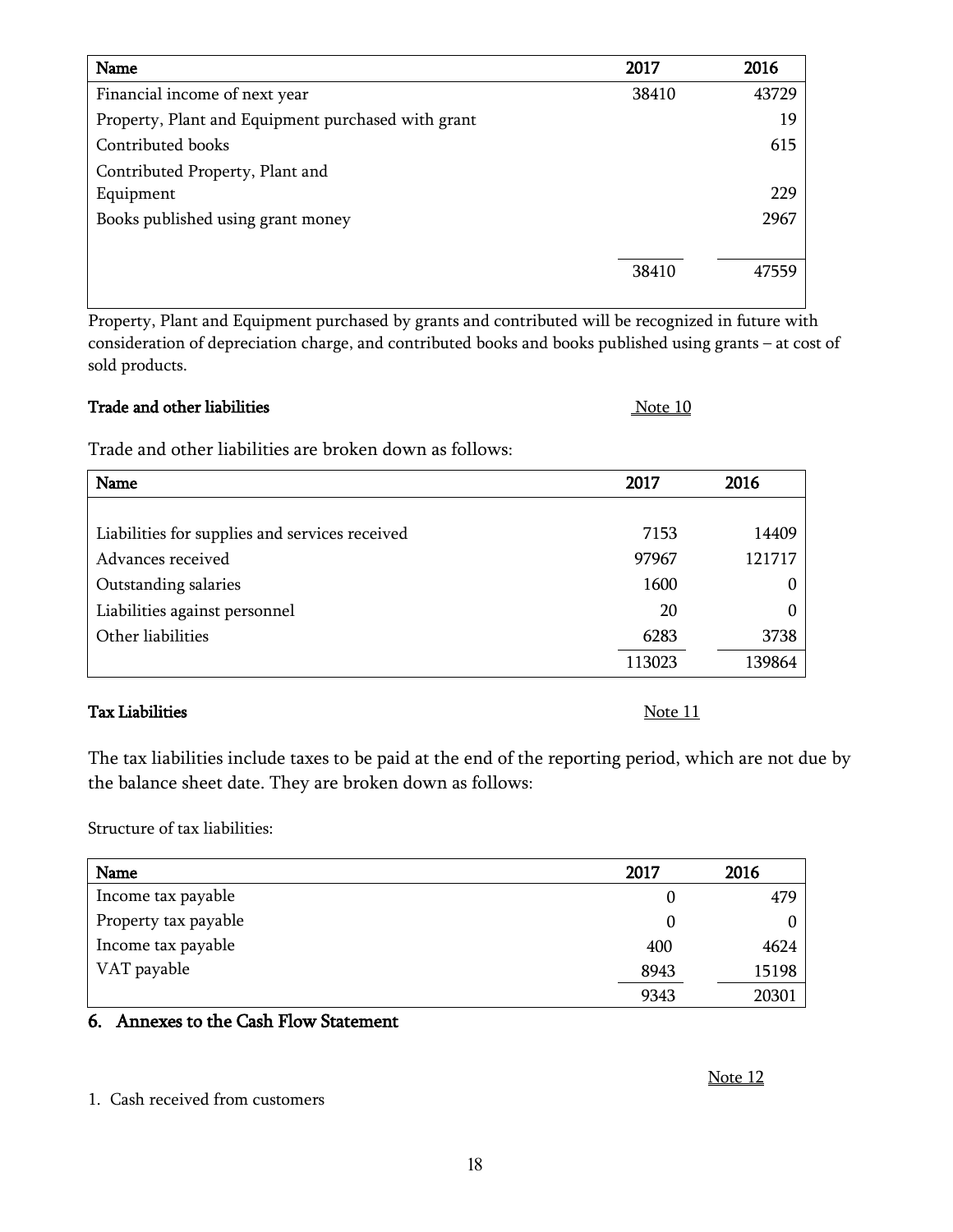| Name                                         | 2017    | 2016     |
|----------------------------------------------|---------|----------|
| Realization of literature                    | 120445  | 99614    |
| Cash received for teaching and certification | 1016960 | 909672   |
| ACCA examinations                            | 283062  | 260247   |
| Payment of accounts payables                 | 18147   | 11070    |
| Installation of Oris software                | 147527  | 112167   |
| <b>Translation of IFRSs</b>                  | 81478   | $\theta$ |
| Advances received                            | 39713   | 28833    |
|                                              |         |          |
| Total cash received from customers:          | 1707332 | 1421603  |
|                                              |         |          |

### 2. Membership Fees Paid

| Name                     | 2017  | 2016  |
|--------------------------|-------|-------|
| IFAC membership fee paid | 13713 | 12087 |
|                          |       |       |

Membership fee paid to international organizations/International Federation of Accountants.

### Note 14

Note 1 13

3. Payment of administrative and other non-operating expenses:

| Name                                         | 2017   | 2016   |
|----------------------------------------------|--------|--------|
| Rent                                         | 132283 | 110487 |
| Public utilities                             | 22417  | 21422  |
| Administrative overheads of teaching process | 2676   | 6160   |
| Server for video lectures                    | 2400   | 2400   |
| Translation and publication of materials     | 60994  | 15965  |
| Update of software "Codex"                   | 855    | 680    |
| Royalty                                      | 16505  | 10165  |
| <b>Business trip</b>                         | 10293  | 5090   |
| Advertisement                                | 3555   | 4152   |
| Copying costs                                | 615    | 132    |
| Computer expenses                            | 316    | 2050   |
| Representation costs                         | 639    | 696    |
| Bank charges                                 | 1963   | 2224   |
| Charity                                      | 4413   | 1753   |
| Conference and meetings                      | 6606   | 57173  |
| Vehicle maintenance costs                    | 1915   | 4751   |
| Audit services                               | 4900   | 3956   |
| Seminar for corporate members                | 3025   | 45326  |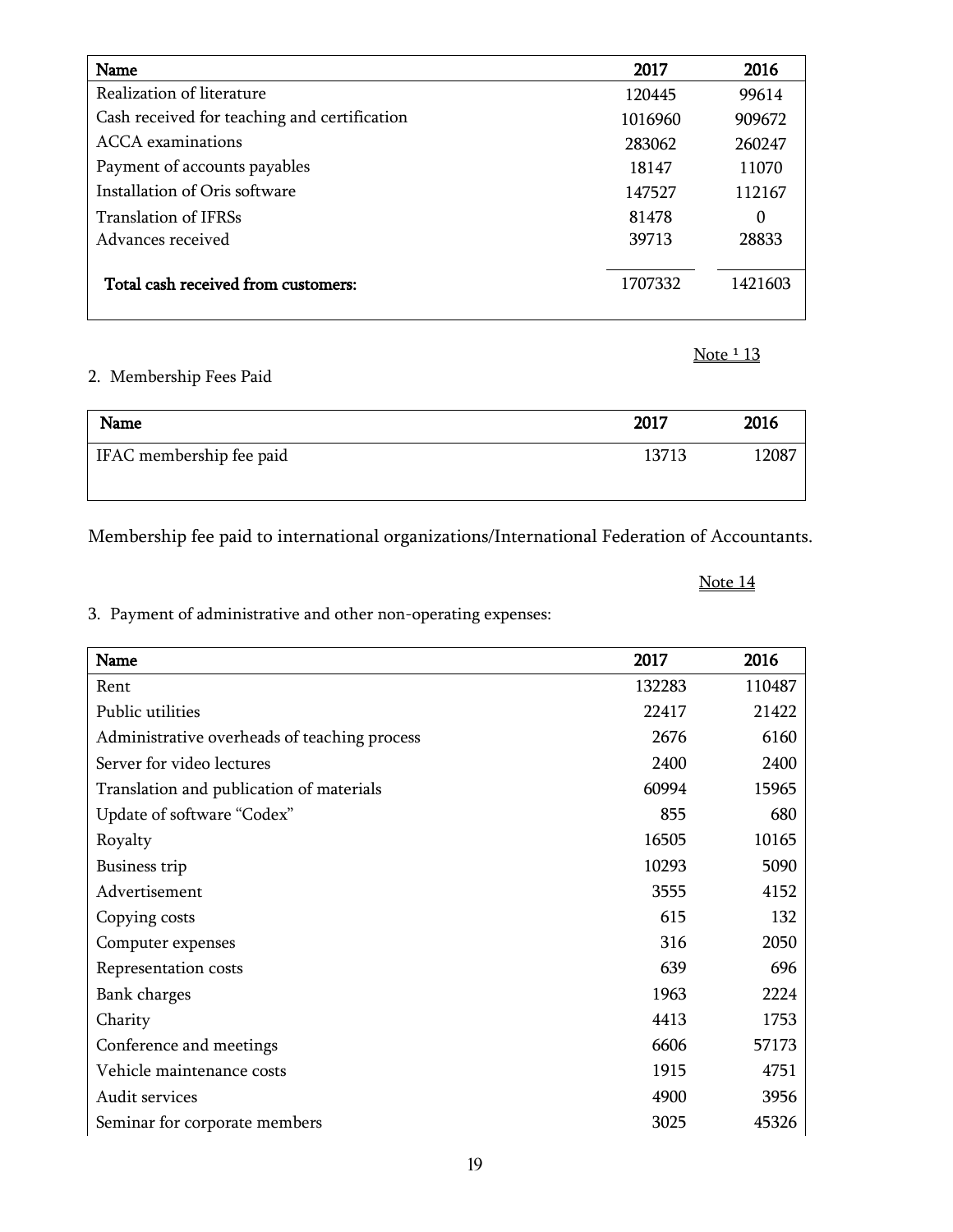| ۰.<br>×<br>M. |  |
|---------------|--|

| <b>Total</b>                              | 281003 | 299976 |
|-------------------------------------------|--------|--------|
| Other non-operating costs                 | 412    | 553    |
| Exchange rate difference                  | 639    | 31     |
| Repair works                              | 2512   | 4250   |
| Enhancement of qualification of personnel | 1070   | 560    |
|                                           |        |        |

#### 4. Taxes Paid Note 15

- in 2017;

| Name         | 2017   | 2016   |
|--------------|--------|--------|
| Profit tax   | 6678   | 20760  |
| Property tax | 7336   | 7658   |
| VAT due      | 223239 | 171884 |
| Income tax   | 210458 | 200570 |
| Total taxes: | 447711 | 400872 |
|              |        |        |

Note 16

Note 17

Total amount of compensation for the highest rank managers of GFPAA amounted to GEL 69505 in 2016; and GEL 70000 – in 2017.

Dividend received by GFPAA as income from the subsidiary amounted to GEL 87,720 in 2016; GEL 91,800

Total amount of compensation for the highest rank managers of the subsidiary LTD Institute of Professional Accountants amounted to GEL 54100 in 2016; and GEL 54100 – in 2017.

Note 18

### Impact of First Time Adoption of IFRSs for SMEs on Comparable Consolidated Income Items

|              | <b>Effect of</b><br>Adoption of<br><b>IFRSs</b> for SMEs | 2016 by IFRSs for<br><b>SMEs</b> |
|--------------|----------------------------------------------------------|----------------------------------|
| Revenue      |                                                          | 1200760                          |
| Other income |                                                          | 321454                           |

Compensation for Highest Rank Managers

Income Received as Dividends from the Subsidiary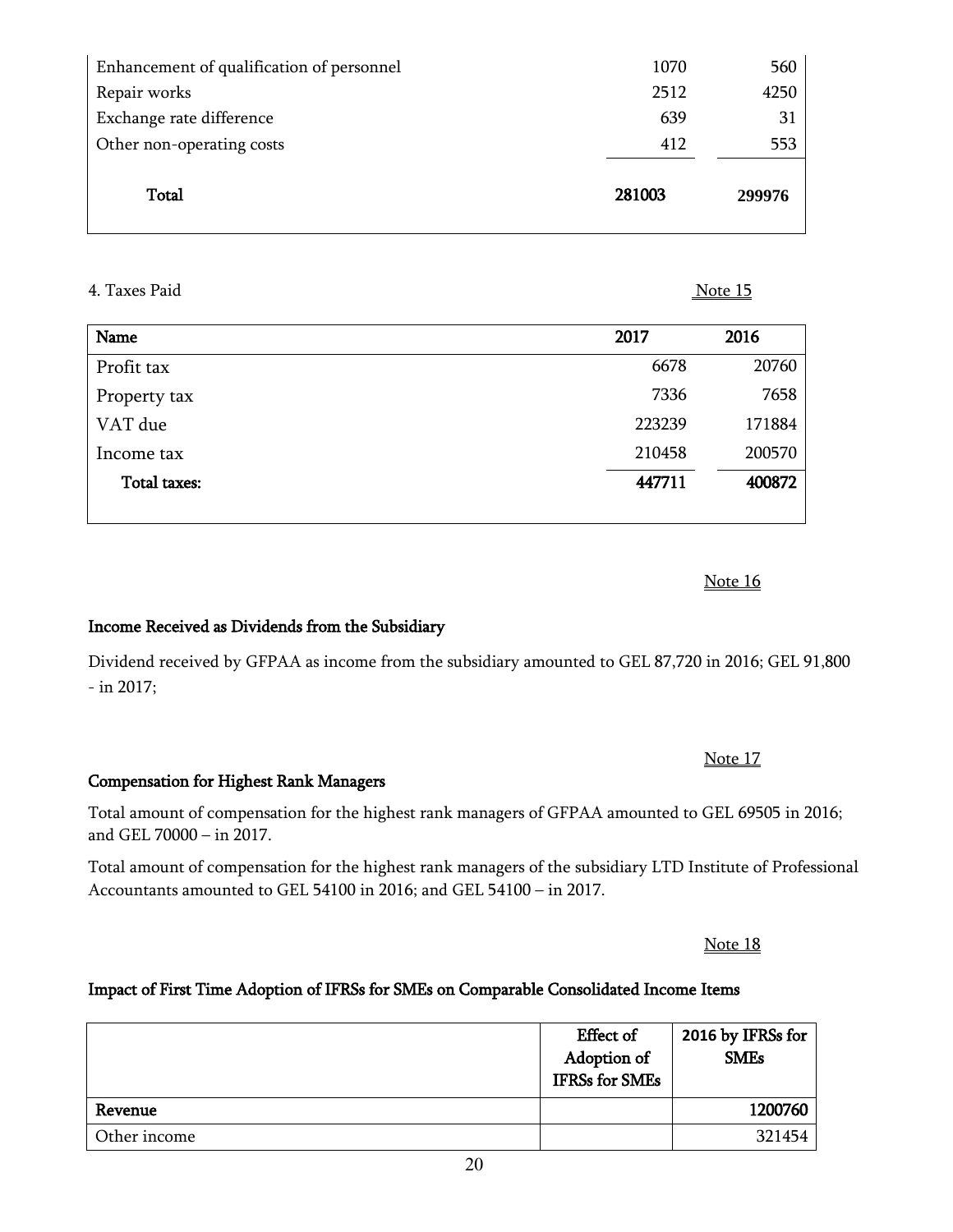| Changes in inventory and work in progress |       | $-31891$  |
|-------------------------------------------|-------|-----------|
| Completed and capitalized work            |       | 0         |
| Purchase of inventory                     |       | $-90097$  |
| Salary expense                            |       | $-873418$ |
| Depreciation and amortization expenses    |       | $-47639$  |
| Purchased service expense                 |       | $-295282$ |
| Foreign Exchange Difference Expense       |       | $-22383$  |
| Tax Expense                               |       | -7337     |
| <b>Other Operating Expenses</b>           |       | $-90150$  |
| Profit-Loss from Operating Activities     |       | 64017     |
| <b>Financial Costs</b>                    |       |           |
|                                           |       |           |
| Profit-Loss Before Taxation               |       | 64017     |
| Profit Tax                                | 40559 | 44935.65  |
| Net Profit-Loss of the Reporting Period   |       | 108953    |
| Share of parent entity                    |       | 20417     |
| Non-controlling share                     |       | 88535     |

Note 19

#### Impact of First Time Adoption of IFRSs for SMEs on Comparable Financial Position Items

Information on Impact of First Time Adoption of IFRSs for SMEs on comparable financial position items is provided below. The information is provided solely for the purpose of review of impact on the comparable indicators as the standards applied in previous period did not require consolidation of accounts and respectively GFPAA did not submit consolidated report.

|                                    | 01.01.2016                |               | 31.12.2017                |               |
|------------------------------------|---------------------------|---------------|---------------------------|---------------|
|                                    | <b>Effect of Adoption</b> | 2016 by IFRSs | <b>Effect of Adoption</b> | 2016 by IFRSs |
|                                    | of IFRSs for SMEs         | for SMEs      | of IFRSs for SMEs         | for SMEs      |
| Property, Plant and Equipment, Net |                           | 742094        |                           | 713,169       |
| <b>Intangible Assets</b>           |                           | 27476         |                           | 30,562        |
| Investments in Other Entities      |                           | 400           |                           | 400           |
| Deferred Tax Asset                 | 223                       | 223           | 39,866                    | 40,088        |
| Inventory                          |                           | 105806        |                           | 73,915        |
| Receivables and Prepayments        |                           | 277508        |                           | 384,978       |
| Cash and Cash Equivalents          |                           | 925503        |                           | 839,811       |
| Total Assets:                      |                           | 2,079,010     |                           | 2,082,923.3   |
| GFPAA Development Fund             | $-6396$                   | 1,481,288     | 40,559                    | 1,434,797     |
| <b>Retained Earnings</b>           |                           | $-30414$      |                           | 36,495        |
| Non-controlling share              |                           | 393727        |                           | 397,982       |

Impact of First Time Adoption of IFRSs for SMEs on Comparable Financial Position Items